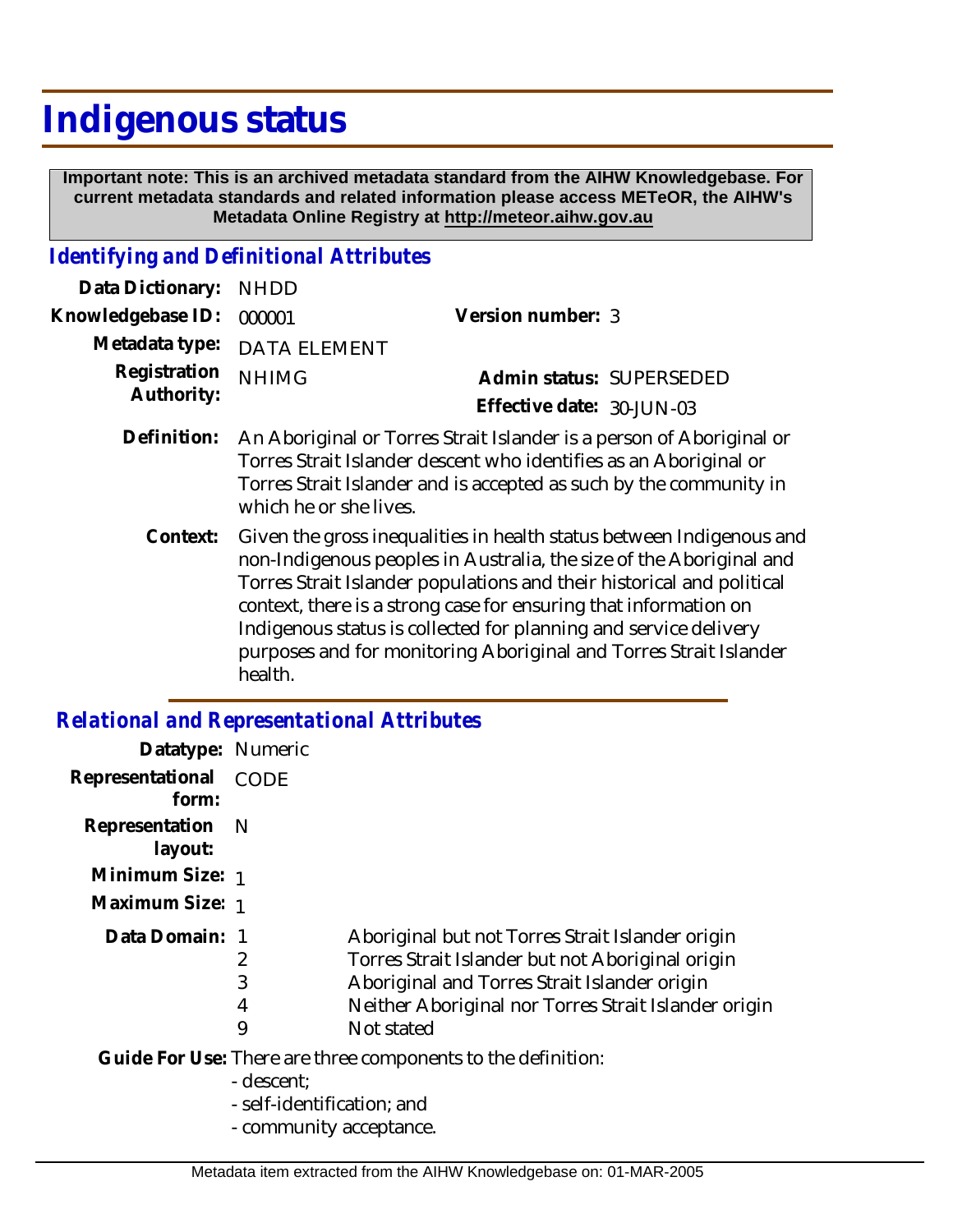The classification for 'Indigenous Status' has a hierarchical structure comprising two levels. There are four categories at the detailed level of the classification which are grouped into two categories at the broad level. There is one supplementary category for 'not stated' responses. The classification is as follows: - Indigenous

- Aboriginal but not Torres Strait Islander Origin

- Torres Strait Islander but not Aboriginal Origin

- Both Aboriginal and Torres Strait Islander Origin

- Non-indigenous

- Neither Aboriginal nor Torres Strait Islander Origin

- Not Stated

This category is not to be available as a valid answer to the questions but is intended for use:

- primarily when importing data from other data collections that do not contain mappable data;

- where an answer was refused; or

- where the question was not able to be asked prior to discharge because the patient was unable to communicate (eg patient unconscious) or a person who knows the patient was not available.

Only in the last two situations may the tick boxes on the questionaire be left blank.

Collection Methods: The standard question for Indigenous Status is as follows:

[Are you] [Is the person] [Is (name)] of Aboriginal or Torres Strait Islander origin?

(For persons of both Aboriginal and Torres Strait Islander origin, mark both 'Yes' boxes.) No

Yes, Aboriginal

Yes, Torres Strait Islander

This question is recommended for self-enumerated or interviewbased collections. It can also be used in circumstances where a close relative, friend, or another member of the household is answering on behalf of the subject.

When someone is not present, the person answering for them should be in a position to do so, i.e. this person must know the person about whom the question is being asked well and feel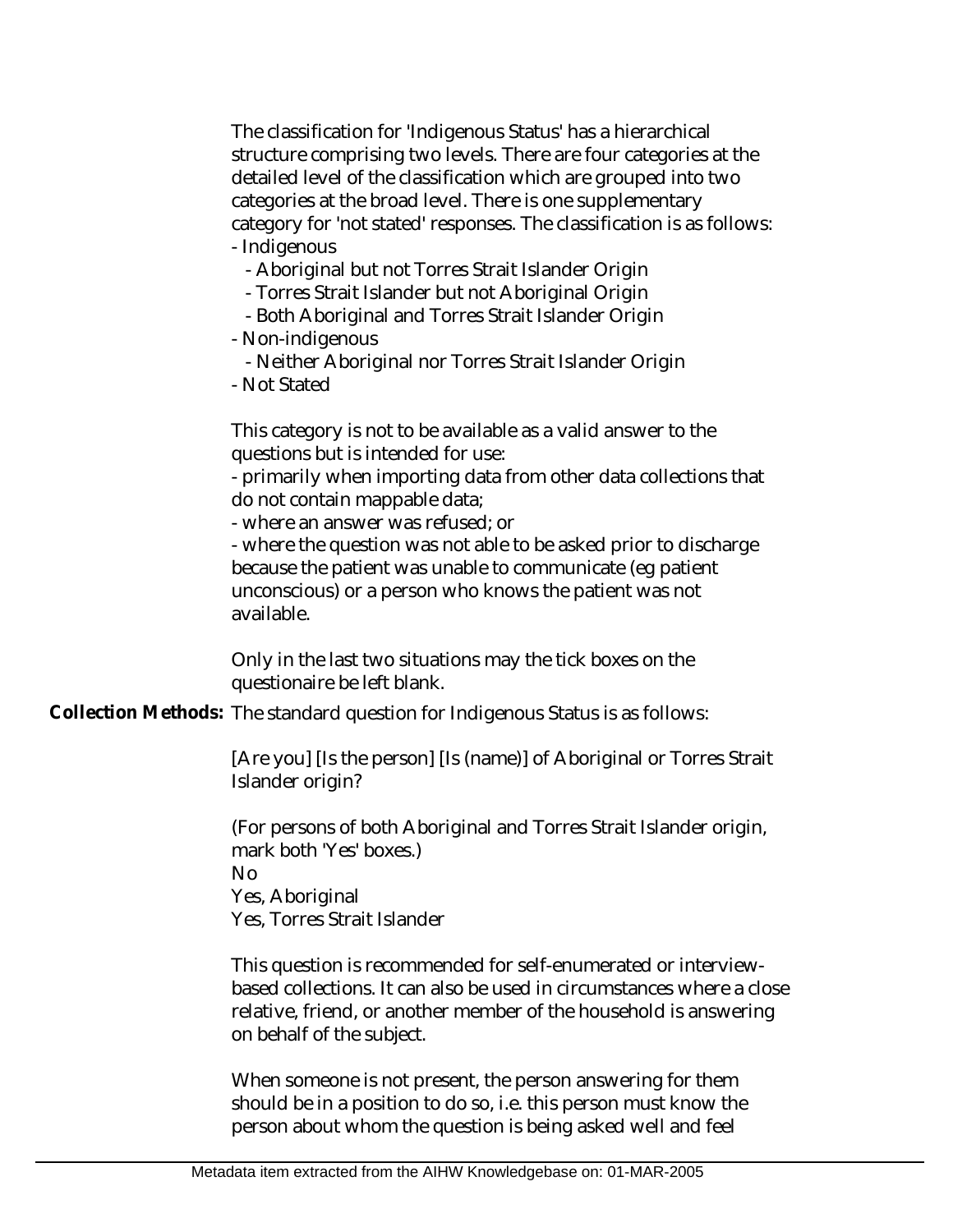confident to provide accurate information about them. However, it is strongly recommended that this question be asked directly wherever possible.

In circumstances where it is impossible to ask the person directly, such as in the case of death, the question should be asked of a close relative or friend, and only if a relative or friend is not available should the undertaker or other such person answer.

This question should always be asked even if the person does not 'look' Aboriginal or Torres Strait Islander.

The Indigenous Status question allows for more than one response. The procedure for coding multiple responses is as follows:

If the respondent marks 'No' and either 'Aboriginal' or 'Torres Strait Islander', then the response should be coded to either Aboriginal or Torres Strait Islander as indicated (i.e. disregard the 'No' response).

If the respondent marks both the 'Aboriginal' and 'Torres Strait Islander' boxes, then their response should be coded to 'Both Aboriginal and Torres Strait Islander Origin'.

If the respondent marks all three boxes ('No', 'Aboriginal' and 'Torres Strait Islander'), then the response should be coded to 'Both Aboriginal and Torres Strait Islander Origin' (i.e. disregard the 'No' response).

Related metadata: supersedes previous data element Aboriginality version 1 has been superseded by Indigenous status version 4

## *Administrative Attributes*

Source Document: Standards for Statistics on Cultural and Language Diversity, ABS Catalogue Number. 1289.0, November 1999.

**Source Organisation:** Australian Bureau of Statistics

**Comments:** .

## *Data Element Links*

*Information Model Entities linked to this Data Element*

NHIM Demographic characteristic

*Data Agreements which include this Data Element*

| NMDS - Admitted patient care          | From 01-Jul-00 to 30-Jun-03 |
|---------------------------------------|-----------------------------|
| NMDS - Admitted patient mental health | From 01-Jul-97 to 30-Jun-03 |